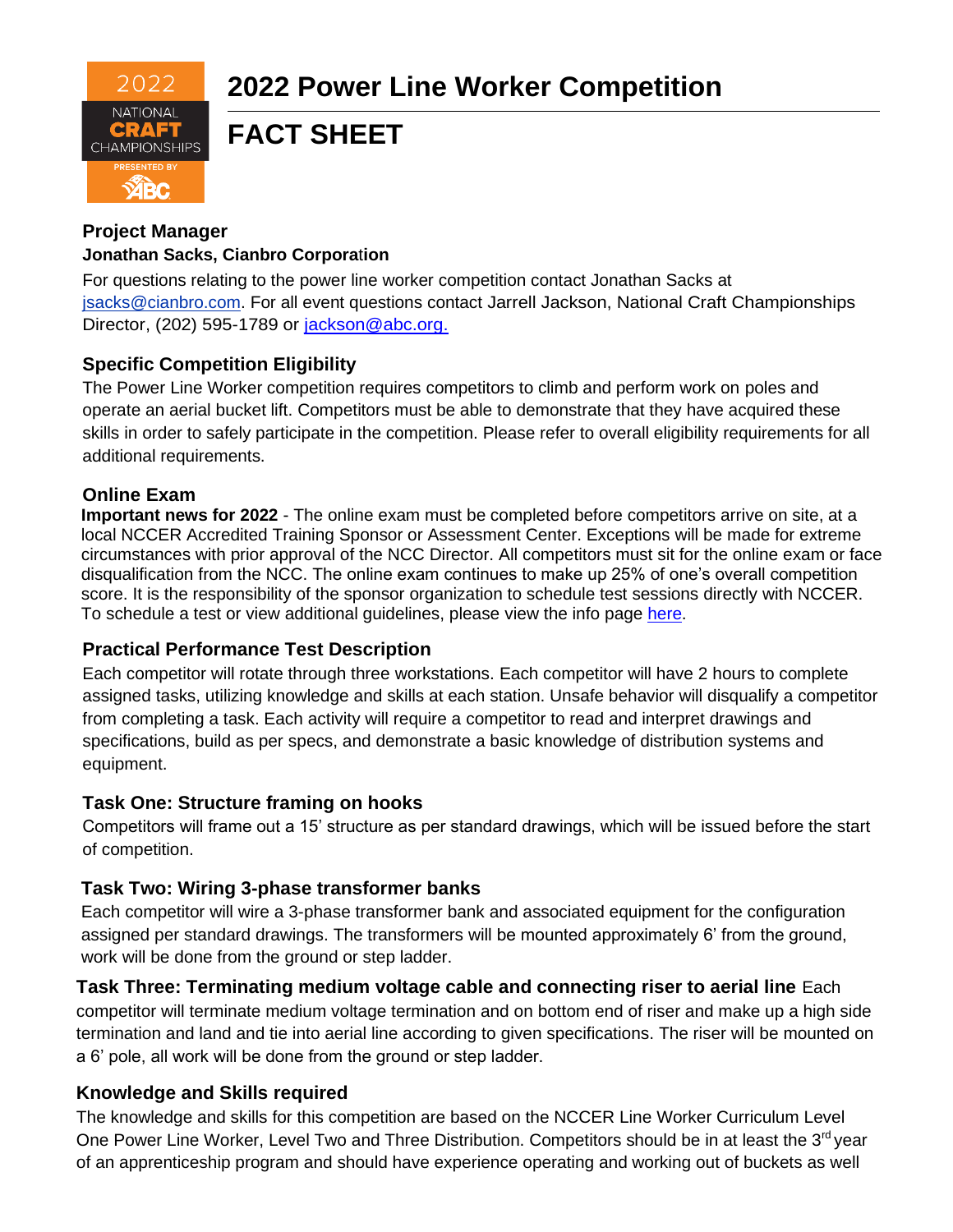as climbing and working on hooks. Though there will be no actual exposure to live line lines, familiarity with live line techniques will be part of the assessment.

#### **Knowledge and Skills which will be assessed include:**

- pole framing techniques
- basic components of 15kv distribution line
- basic knots
- rigging techniques
- communication
- development of STA
- reading and following standard drawings
- medium-voltage underground cable terminations
- use of shotgun stick
- riser

#### **Tools required to be brought by contestant:**

- Lineman body belts with positioning strap
- Pole climbers
- Adjustable wrenches 10" and 12"
- High-leverage side cutters
- Insulating water pump pliers
- Square shank screwdrivers
- three-phase transformer wiring diagrams and wiring techniques
- pole climbing
- understanding of basic electrical concepts and terms
- understanding of common tools and equipment used for distribution line work
- safe operation of bucket truck
- electrical safety in energized space
- application of cover
- Lineman's double face hammer
- Ratcheting box wrenches  $\frac{1}{2}$  and 3/4"
- Tool bag
- Fiberglass folding rule
- Wire skinning knife

*All tools will be inspected before the contest. Any tools deemed to be unsafe will be taken out of service. Additional tools required will be provided by National Craft Championships committee.*

## **Special safety requirements**

In addition to the standard safety and PPE requirement, competitors must provide and use the following:

- Lineman boots Lineman work gloves
- Long sleeve shirt for climbing

**Competitors should bring their own personal fall protection device for pole climbing and body** 

**harness for bucket work.** Fall restraint/protection equipment will be inspected prior to competition, if equipment is not in safe working order it will be removed form service and competitor will use an NCCprovided Buckingham Super Squeeze for climbing and a standard harness. Hard hats and safety glasses will be provided and must be worn during the competition, competitors must furnish prescription safety glasses or will be required to wear over glasses. Competitors will be assessed as to their safe operation of the bucket. Unsafe operation will not be permitted.

## **Sample Score Sheet**

The following sample score sheet is provided to give competitors an **example** of the criteria that may be included in the practical performance test. **However, this score sheet is only a sample and not intended to act as a study guide in preparation or to imply specific criteria that will be judged during the actual practical performance test.**